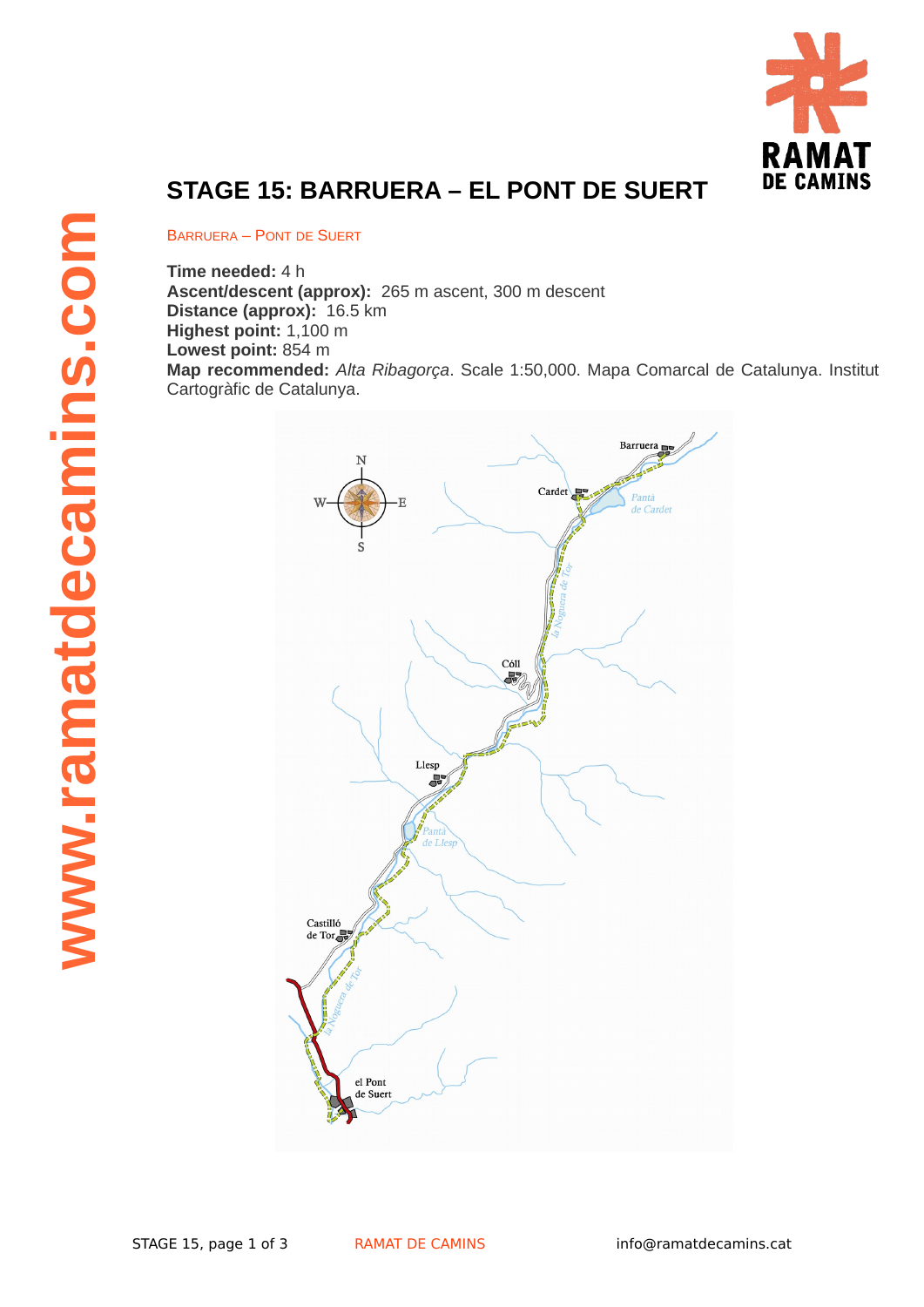- 0 h We leave **Barruera** passing the river on the right and go to the next footbridge. There we cross the river and follow the avenue, passing it on the left. On the right we pass a football pitch, a picnic area, etc.
- 0.10 h **Junction**, 1,090 m. We have two options: go straight on by Salencar or take the alternative Cardet route, a detour of 20 minutes. We are going to explain both.

**CARDET DETOUR (an extra 50 minutes, climb and descent included):** As the sign shows, to climb to Cardet you have to cross the asphalt. On the other side there is a rough path which gradually draws closer to the village. It is a quite well-trodden hiker's path that advances over a narrow terrace and zig-zags across the middle of the slope. The steepest parts are under the shade of hazel trees, oak trees and bramble, among other species, and the more slippery parts are laid with stone. As we gain height, the sound of the river and the road become muffled. It's worth turning round to admire the wet zone of Arenal, a plain of wetlands where grey herons, cormorants and drakes are to be found, along with other migrating species that stop there. About 25 minutes after leaving Barruera we find ourselves below the Romanesque apse of Santa Maria de Cardet, one of the churches listed by UNESCO. Immediately you see the belfry. We come out on the Roquetes road, from where there is a marvellous view of the whole valley.

**Cardet** (1,174 m) (rural house.) Not to be missed: a walk round the village. After passing the church on the right, we leave the village by the other side and gradually drop down till we cross a stream. Soon we come out on a bend in the road that goes up to Cardet. We cross the road and, on the other side, there is a continuation of the old path, which will come out on the road from the bottom of the valley. We turn left, as if we were going back to Barruera, go over to the other side and rejoin the path that goes down to El Pont de Suert, parallel to the river.

- 0.10 h **Salencar path.** From the motorhome rest area we follow a path straight ahead, on the other side of a chain that prevents vehicles going that way. Up to the right we can see the Cardet church belfry. After a few minutes we come to a tight bend. To the left the river broadens out and forms some pretty wetlands. We turn right to cross a wooden bridge over a patch of reeds. The road is on our right and Salencar on the left. After a wooden ramp we reach the road.
- 0.20 h We go down the **road**, with the asphalt on the right. Soon we turn left to cross an iron bridge over the river. At km 15 on Camí de l'Aigua we pass Les Cabanasses, a country house on the other side of the river. The path goes through the wood, among riparian, chestnut and box trees. The river is on our right.
- 0.55 h We come out on a **track** and pass a bridge on the right. Going straight on, we immediately rejoin the old path, which crosses a very pretty wooden bridge to avoid a ravine. Then we go under one road and come out on another, narrow road. We turn right and follow it.
- 1.05 h We take a track on the right, at the start of which there are a few buildings. This is where you can take the path up to Sariais. Soon there is a fork in the track and we take the lower option. Next to a meadow we pick up the old path again. It comes out on a slightly wider track. We turn right and follow that for a few metres till we link up with the old path again on the left. Straight away we come to a track crossing it and, turning right, we follow that track, leaving it just before crossing a ravine. We make a sharp, 90º turn to the left to take another narrow path that goes up towards Iran through some hazel trees  $(1 h)$ . We come out on a narrow road, turning right and heading up it.
- **www .ramatdecaminscom**

**Altern**

**ativ e ro**

**ute**